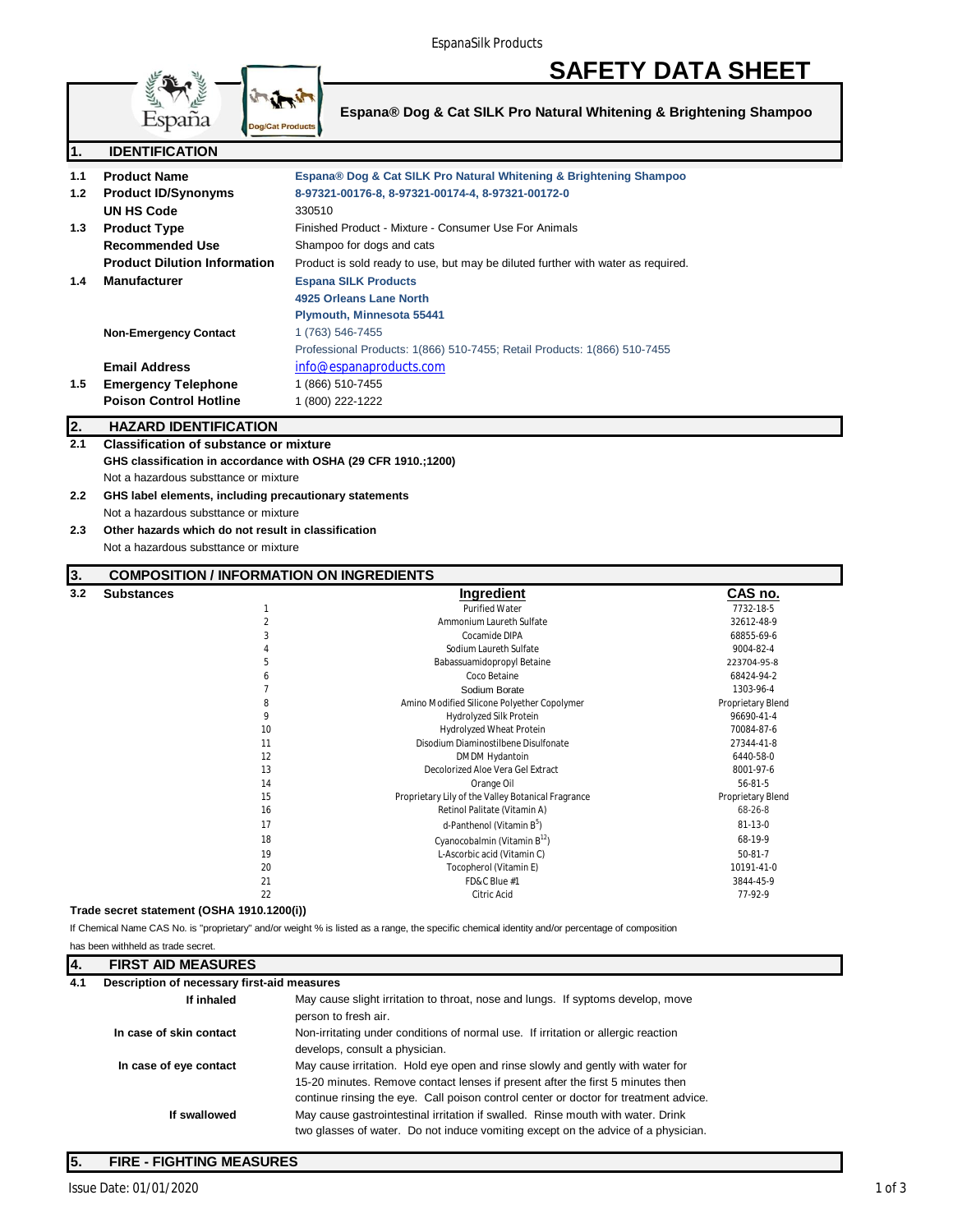#### **5.1 Suitable extinguishing media** Water and Foam.

- **5.2 Specific hazards arising from the chemical** N/A
- **5.3 Special protective actions for fire-fighters** No special fire fighting equipment is required, however, self-contained breathing apparatus and protective clothing should be worn in fighting fires involving chemicals.

## **6. ACCIDENTAL RELEASE MEASURES**

- **6.1 Personal Precautions, protective equipment and emergency procedures** None.
- **6.2 Environmental precautions** None, product is biodegradeable.
- **6.3 Methods and materials for containment and cleaning up** Wash up spill area.

## **7. HANDLING AND STORAGE**

### **7.1 Precautions for safe handling**

- Consider normal working environment. Use common sense precaution. **7.2 Conditions for safe storage, including any incompatibilities**
- Store in original, closed container.

## **8. EXPOSURE CONTROLS/PERSONAL PROTECTION**

#### **8.3 Individual protection measures, such as personal protective equipment (PPE)**

Eye/face protection Wear splash goggles if contatct with liquid is likely. Skin protection Use rubber or neoprene gloves if necessary. Pespiratory protection Normal room ventilation.

# **9. PHYSICAL AND CHEMICAL PROPERTIES**

| Appearance/form                        | Violet colored liquid    |
|----------------------------------------|--------------------------|
| Odor                                   | Pleasant fresh fragrance |
| Odor threshold                         | Not available.           |
| pH value                               | $6.5 - 7.5$              |
| Melting/Freezing point                 | Not determined           |
| Boiling point/boiling range            | Not determined           |
| Flash point                            | Not determined           |
| Evaporation rate                       | Not determined           |
| Flammability (solid, gas)              | Not available.           |
| Upper/ lower flammability limit        | Not available.           |
| Vapor pressure                         | Not available.           |
| Vapor density                          | Not available.           |
| <b>Relative Density</b>                | Not available.           |
| Water solubility                       | Completely Soluable.     |
| Solubility in other solvents           | Not available.           |
| Partition coefficient: n-octanol/water | Not available.           |
| Autoignition temperature               | Not available.           |
| Decomposition temperature              | Not available.           |
|                                        |                          |

# **10. STABILITY AND REACTIVITY**

| 10.1 Reactivity                                                 | Hazardous polymerization: will not occur. |
|-----------------------------------------------------------------|-------------------------------------------|
| 10.2 Chemical stability                                         | Stable under normal conditions            |
| 10.3 Possibility of hazardous reactions None known for mixture. |                                           |
| 10.4 Conditions to avoid                                        | None known for mixture.                   |
| 10.5 Materials to avoid                                         | None known for mixture.                   |
| 10.6 Hazardous Decomposition Product None known for mixture.    |                                           |
|                                                                 |                                           |

### **11. TOXICOLOGICAL INFORMATION**